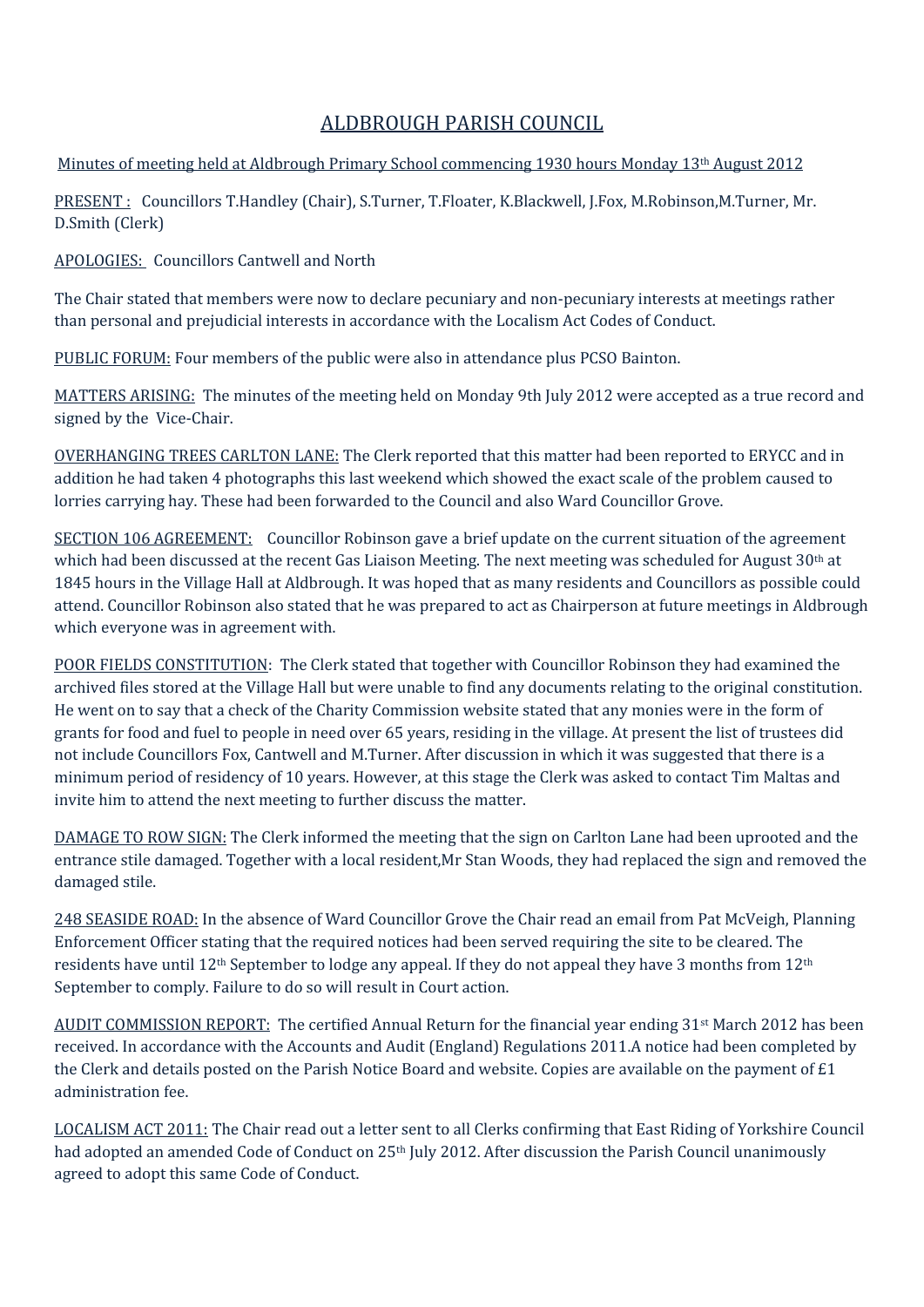ALLOTMENT AGREEMENT: Although previously discussed the previous suggestion to alter the date for renewal of rents had not been formally approved. It was agreed that this should commence from 1st January each year so the new incumbents would have chance to prepare their plots prior to planting out. The fees for 2013 will therefore remain the same. The Clerk will notify the current tenants.

## PLANNING APPLICATIONS/DECISIONS: Councillor Fox outlined the following applications.

Variation to Condition11 of Planning 10/02731 (Power Station Dimensions) at land east of Tansterne Grange for Gb-bio Ltd. - Not Approved.

Erection of dwelling at land south of 9 Ash Grove for Kemp Property LLP (Full Planning Permission).

–Not Approved

CORRESPONDENCE: Letter received from editor of Holderness Gazette asking for volunteers to supply stories and photographs to keep their particular village on the map. Councillor Robinson will contact the writer and the Clerk will publish details on the website.

Email read out by Chair informing the meeting that the next meeting of the Holderness CP will be at Aldbrough Village Hall on Monday 10th September at 1400 hours.

The Crime Statistics for July were read by the Chairman

PARISH ACCOUNTS: The Clerk stated that he had now finalized Business Internet Banking to enable an easier method of making payments and gave the following closing balances as at 1st August 2012. Community Account £3295.55 CR -- Business Money Manager Account £7492.01 CR. -- Poorfields Charity Community Account £401.14 CR -- Poorfields Charity Business Money Manager £7556.28CR.

Two invoices were presented for approval for payment. HAPS £278.90 and Clerks Expenses for June and July £19.20. Both approved and form signed by Chair and Vice-Chair.

## ANY OTHER BUSINESS:

Councillor Robinson asked for permission to request that the previous planting of trees by James Witty to be re assessed and any problem areas rectified. This was approved.

Councillor Mally Turner referred to Castle Park area with regard to road sweeping which appeared to be ignored. Clerk will check with ERYCC.

Councillor Steve Turner requested permission to obtain at least one ton of top soil for the Cemetery which he would collect and deliver. Approved. He also stated concern about the HGV's travelling through the village for the Withernwick Wind Farm Project. The Clerk to check regarding designated routes.

Councillor Fox informed the meeting that following discussion with Mike Peeke that the former had attended at the Cenotaph junction and contractors will re-paint the markings asap.

Councillor Robinson requested that following comments from other parties the Gas Site minutes should appear on our website and this subject should be an item on the agenda. Agreed that if any item of interest appertaining to this Parish Council was material then this would be done. However, not as a matter of course. The previous minutes from the Gas Site meetings would be placed on the website in future.